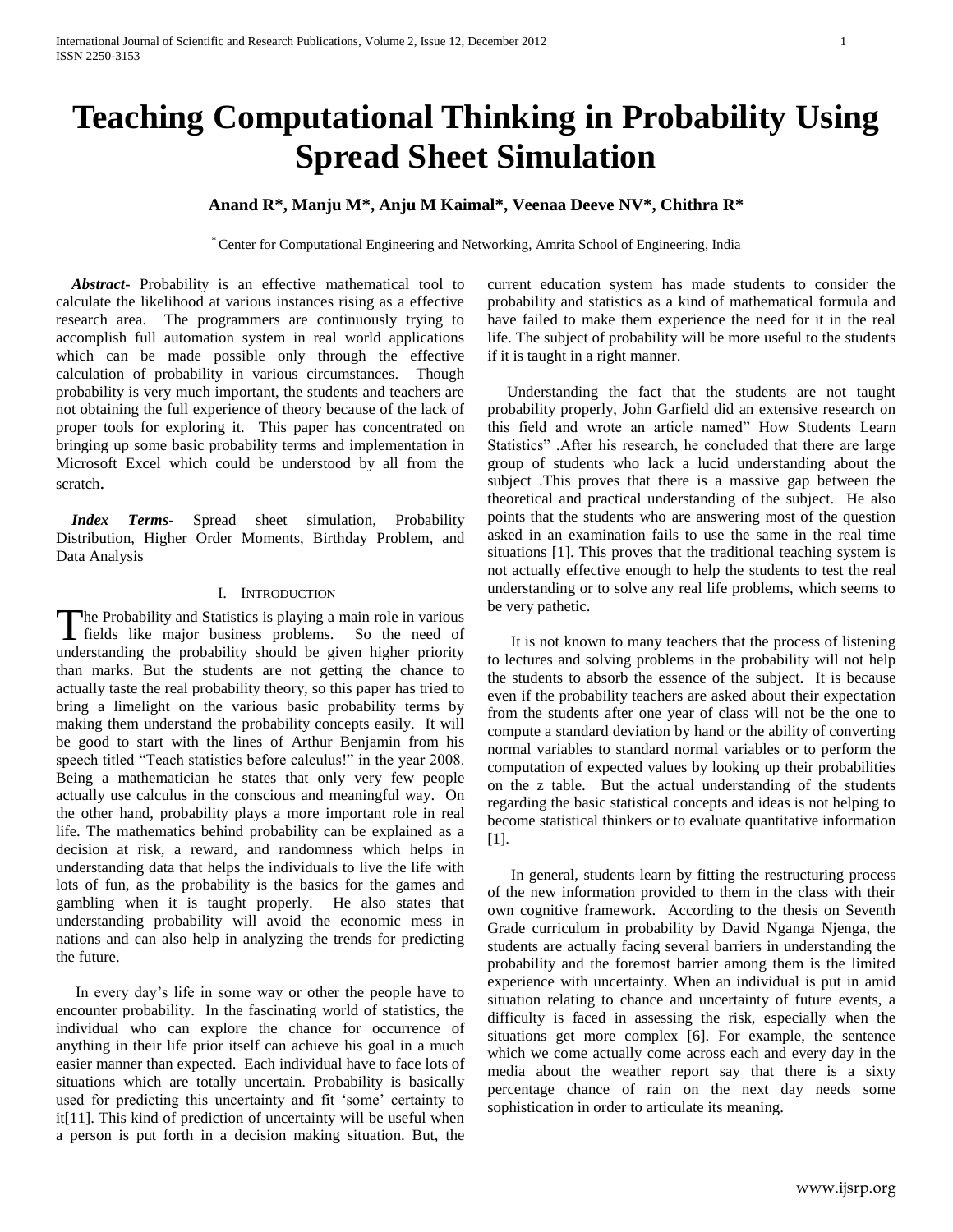The belief in determinism and a tendency to look for a cause is an important misconception in student's life [6]. For instance, while playing a game of chance where a coin is being tossed, children often think that, if they get a tail in one event, then the result in the next toss is expected to be head. This is not randomness because while tossing a coin anything is possible, including getting all heads when a coin is tossed ten times.

 One more challenge which makes the students to fail in understanding the probability is that the probability cannot be measured as easy as distance, weight or time. When the die is tossed there is nothing that can indicate with it except the fact that the probability of a particular face is  $\frac{1}{2}$  $\frac{1}{6}$ . Even after the die is tossed, there is no way we can measure the probability of what just happened. These factors post a serious challenge in understanding the probability.

 Lots of mathematicians and psychologists have tried to address the issue of the method of teaching statistics effectively to the students. The International conference on teaching statistics was started in 1982 and it helped to form an educational committee of diverse choice of location which brings together statistician all over the globe from different fields to share their ideas. Thus various activities have been framed to make the students to get the feel of what really probability means. Even though lots of money was spent for it, it incorporates considerable knowledge for the students. People also thought of interactive game based software that helps students to learn the subject with fun. Currently, we have lot of free Java applet based games which helps the students to visualize the situation.

 Even after all these continuous effort, student are still facing problem in understanding the real life situations. This is primarily due to the gap between theoretical probability and the experimental probability as said earlier. The theoretical probability provides clear insight of different section on probability with the aid of explanations and formulas. The practical activities such as games help to get the feel of probability. But still there is a big gap between the numbers obtained with the aid of theoretical knowledge and these software game based activities. For instance, almost all the students can calculate moments of a distribution using formula but very few can actually explain what that number signifies. Most of the game based activities were not able to address this issue.

 It is found that the simulation of the outcomes will be one of the best ways proposed to make students get the feel of the different numerical value they obtain by hand calculation; also by building mathematical models that approximate observation in the real world, students are able to investigate chance events and develop their understanding of probability concepts.

 The above simulation model can be used to solve the issue of Monte Carlo Simulation. The time independency and repeated sampling of the input data will provide the output in the form of the probability distribution. There are more number of commercial simulation models like SLAM, Arena, Extend, SIMSCRIPT, or GPSS are available which needs lots of experienced to work with it and hence is not suitable for the students [2].

 Spread sheets, on the other hand, offer many pedagogical advantages for learning simulation. Taking into consideration most of the students have expertise in using Spread Sheet, Students find easy to understand the simulation. The students can work on Excel without any guidance as it is a user-friendly learning system. The Excel can serve as such a valuable and versatile tool that helps the students to maximize the potential of their learning skills. Added to that, Spread sheets allow users to quickly and easily develop visualizations of data, and gain useful insights that typical simulation output does not provide [2]. Also with the aid of dynamic updating facility, new results can be immediately obtained as data are changed. This feature is of particular interest from a teaching perspective as Excel provides dynamic updating of values so that the results for various values can be viewed. Similarly the Graphs and charts are used so that new results are obtained. Excel does not expect the user to know any difficult programming language also to work with it. Since clicking on any cell in Excel provides the formula used for simulation, students find it very easy to understand Excel simulation. So Excel is an ideal tool for teaching statistics to students.

 Motivated by all these literature reviews [1-6], the work is done for dozens of simulations in excel which are primarily intended to understand primary probability concepts. These experiments are primarily intended to minimize the misconceptions that both teachers and students may have while dealing with probability. Also, we have attempted to explain it through the simulated outcomes from popular probability distribution; calculated important parameters of the distribution without using any traditional formulas and have explained the numerical result obtained in a logical way. Thus we have tried to reduce the gap between theoretical and practical probability. The various examples and simulation suggested in this thesis hopefully will increase the quality of instruction in probability and ultimately motivate the students in this important field of mathematics.

 The first step taken in this work is to understand which area students really lack in understanding. Hence a preliminary survey was taken in which 65 students were assessed by asking simple statistics questions to them. Section II elaborates about the survey and the inference from it. From their answers it is found that most of the students lack a clear picture about randomness. It was also observed that most of the students find it difficult to understand the physical meaning of moments. An attempt has been made to address these issues. Section III focus on simulating coin toss problem in Excel and brings a limelight on all the basic statistics concepts. The next two sections explain data analysis; the primary focus is on understanding discrete and continuous Probability distribution with the aid of excel. Birthday problem is discussed and analyzed in Section VI. Finally, the work is discussed and concluded in last two Sections.

## II. PRELIMINARY SURVEY

 Before starting the survey the need of the areas in the probabilities in which the students expect to be much clear in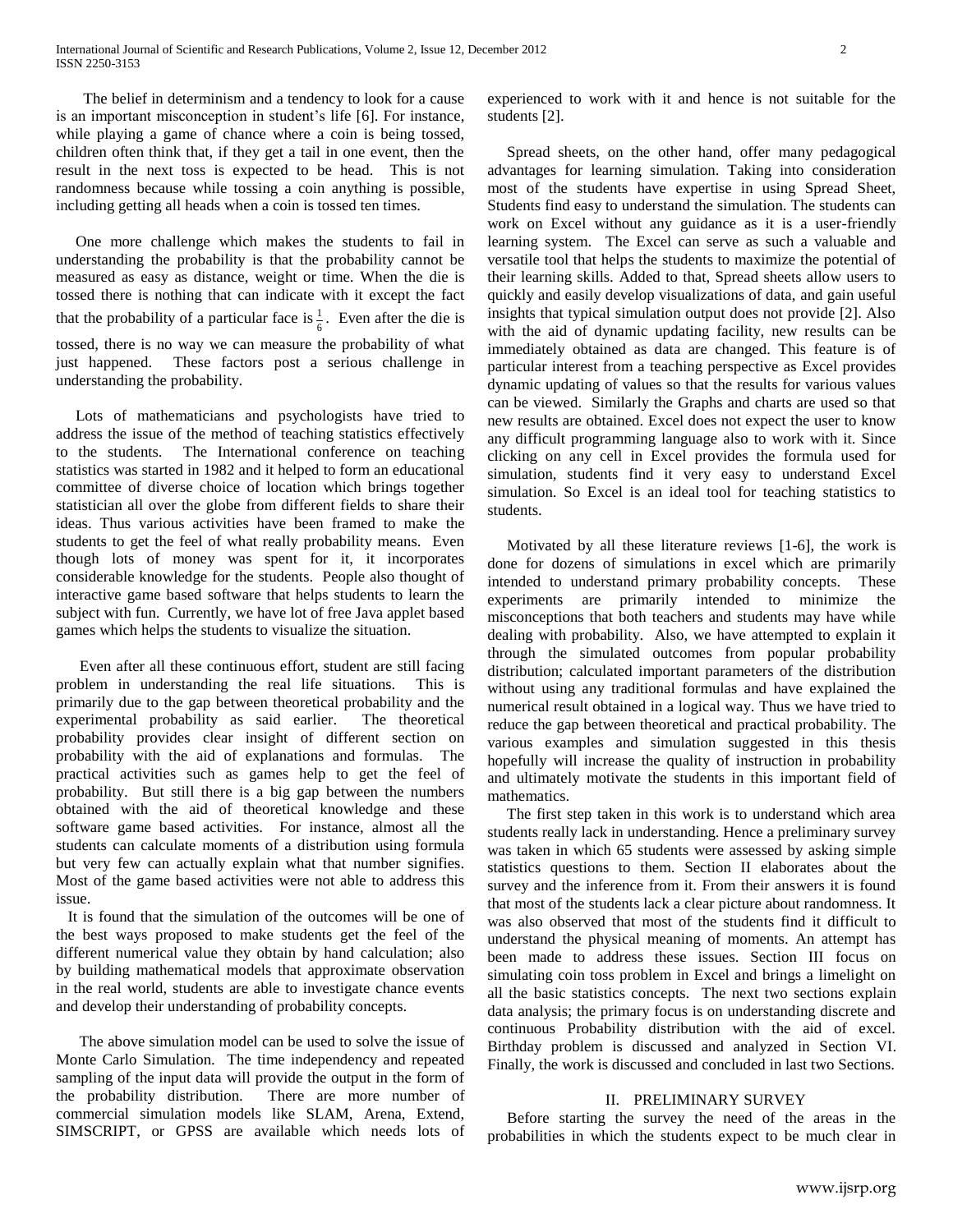their understanding criteria. So a case study among a group of students is conducted by asking a series of question that comprised some topics which they have studied in their university syllabus. This study includes the process of testing the understanding of the students on the concepts of statistics and is carried out at the department of Centre for Excellence in Computational Engineering and Networking (CEN), Amrita University in 2012. 70 students volunteered to participate in the test out of 260 students; the test was designed to examine student's practical understanding rather than procedural abilities. The probability course includes basics of both probability and statistics. Although the course manual is filled with formal definitions and theory, and many references to N.P.Bali, B.S.Grewal "contemporary Statistics" textbook, it is designed in such a way that the students are able to pass the course simply by knowing the routine processes, and not necessarily understanding the theory.

 In order to access the skill of each student, 15 questions are framed. The questions are framed in such a manner that the only students who have good idea about uncertainty of outcomes, proper physical understanding of mean, variance and moments of the given distribution without aid of formulas can only answer them properly.

## A. QUESTION PAPER

The survey Question paper is shown below:

Assessment **Preliminary survey**

Name:

Date:

- 1. I am tossing a fair coin 10 times. Which outcome is more likely to occur?
	- a. I get exactly 5 heads
	- b. I get somewhere between 3 to 7 heads
	- c. I get no heads

Reason:

- 2. I am tossing a coin 10 times. Which of these will never occur?
	- a. I get 0 heads
	- b. I get 10 heads
	- c. Both a and b
	- d. None of these

Reason:

- 3. There is a small rural hospital R and a big urban hospital U. I am interested in percentage of male birth on a particular day in both these hospitals. Which hospital is more likely to have 70% male birth on a particular day?
	- a. R b. U

Reason:

4. I am tossing a coin 1000 times. Can I say for sure that I will get at least one head.

a. Yes

b. No

Specify Reason for the answer:

5. How will you generate 1000 random numbers for the given probability distribution ?

| . . | $\ddotsc$ |  |  |
|-----|-----------|--|--|

- 6. If the probability distribution is not given, is there any other alternative ways to generate random numbers from that distribution
- 7. Assume that there are 35 people in a party. What is the probability that two of them have birthday on the same date?(Approximate range)
	- a. 0.01 0.1
	- b.  $0.1 0.3$
	- c. 0.3 0.7
	- d. 0.7 and above.
- 8. I have a Random variable X from binomial distribution, with  $n=3$  and  $p=0.5$ . Now by formula,

$$
E(X)=np=3\times\frac{1}{2}=1.5
$$

i. What is the physical meaning of 1.5?

ii. Without using formula, is there any other way to find  $E(X)$  if you are given 1000 outcomes of X.

a. Yes. Method:

b. Cannot be determined

9. I have a Random variable X from uniform distribution. Given  $a=0,b=1$ . I am providing the following information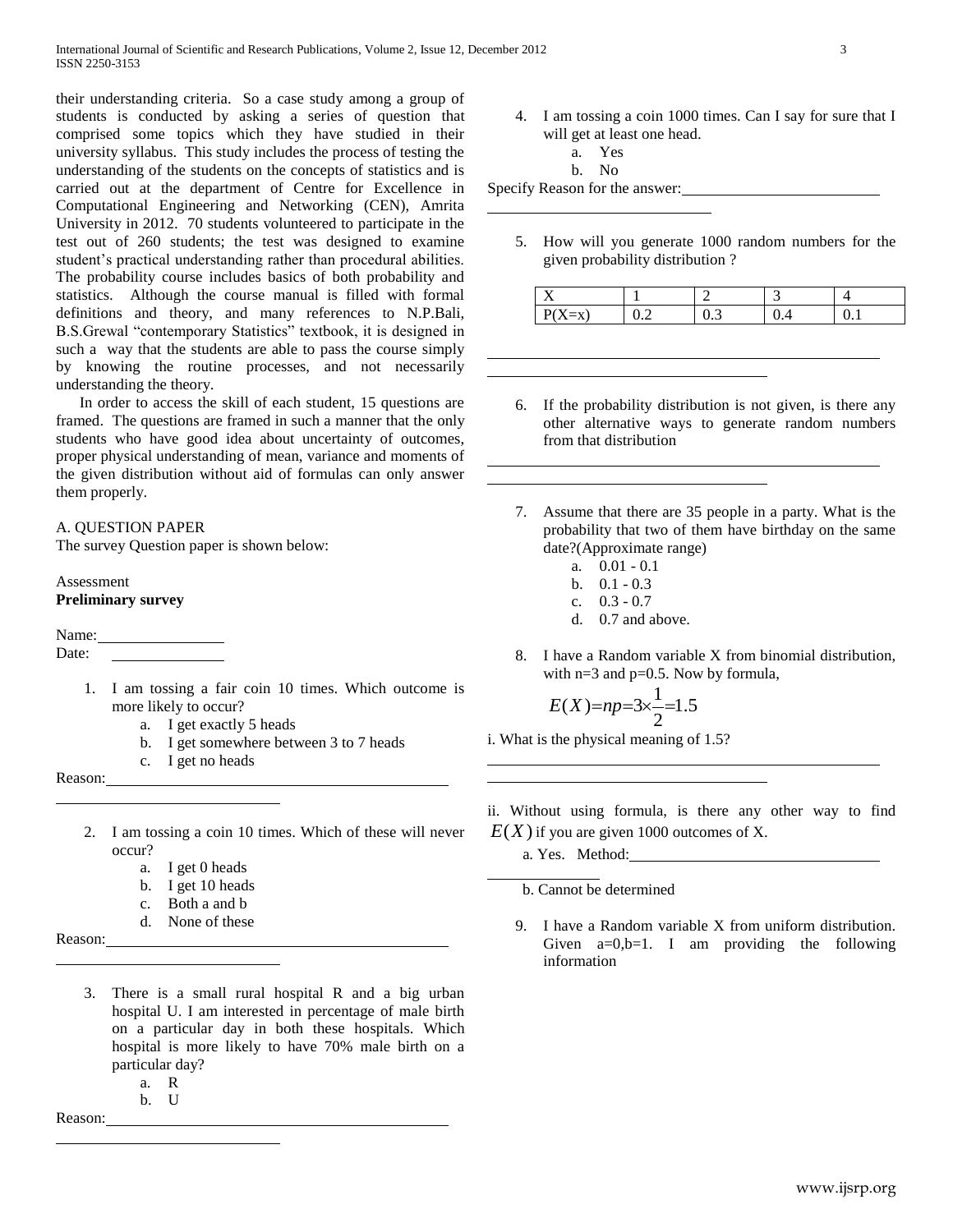$$
E(X) = \int_{a}^{b} xf(x)dx = \left[\frac{x^{2}}{2}\right]_{a}^{b} = \frac{a+b}{2} = \frac{0+1}{2} = 0.5
$$
  
\n
$$
E(X^{2}) = \int_{a}^{b} x^{2} f(x)dx = \left[\frac{x^{3}}{3}\right]_{a}^{b} = \frac{a^{2}+b^{2}+ab}{3} = \frac{0+1+0}{3} = 0.33
$$
  
\n
$$
E(X^{3}) = \int_{a}^{b} x^{3} f(x)dx = \left[\frac{x^{4}}{4}\right]_{a}^{b} = \frac{(a^{2}+b^{2})(a+b)}{4} = \frac{1(1)}{4} = 0.25
$$

*b*

- i. In your own words, explain what the value of 0.5,0.5 and 0.25 for the moments signify?
- ii. Without using formula, is there any other way to find  $E(X)$ ,  $E(X^2)$ ,  $E(X^3)$  if you are given 1000 outcomes of X. a. Yes. Method:

b. Cannot be determined

10. Which of the following distribution shows MORE variability?





Circle the reason which made you to select answer

- a) Because it's bumpier
- b) Because it's more spread out
- c) Because it has a larger number of different scores
- d) Because the values differ more from the center
- e) Other (please explain) :
- 11. Assume that I have 100 data of height of a class which follows normal distribution. I am interested in analyzing two cases. In case 1, am considering 5 people height as a single unit and finding local average of each unit and finding the distribution. In case 2, I am making 10 people height as a single unit and finding local average

and plotting the distribution. Which case will have minimum spread?

- a. Distribution in case 1
- b. Distribution in case 2

Reason for the answer:

- 12. I have two independent random variables X1 and X2. Let  $Y1 = X1+X2$  and  $Y2 = X1-X2$ . Then which is true?
	- a. Variance of Y1> Variance of Y2
	- b. Variance of Y1< Variance of Y2
	- c. Variance of Y1=Variance of Y2
- 13. Is there any relation between exponential distribution and Poisson distribution?
- 14. In your statistics class, you learn a lot about distributions like uniform, normal etc and their properties. What is the use of learning about these distribution(apart from getting marks)
- 15. List some of the topics in probability which you find difficult to understand?

## III. RESULTS

 The current probability textbooks explain clearly about randomness and uncertainty but it does not give clear picture of it. This lack in the visualization of uncertainty leads to lot of misconception about basic ideas and concepts. According to the observations made on the answers of the 70 students it is observed that 14 students are unable to answer the question at all. Most of the student answered question 1 correctly by choosing option b which implies that students have fair idea that small samples are more likely to deviate from the population than the large samples. But only 35 of them have answered the question 3 correctly and out of which only 10 of them are able to give correct explanation on the reason for giving that answer. Thus from the observations made in which the students have answered very low number of questions, the fact that the students cannot transfer their understanding to a similar real-world context is clearly shown.

 The survey clearly gives the kind of understanding the students are having on the probability and statistics. The students use a model of probability that lead them to make yes or no decisions about single events rather than looking at the series of events. Students have a misconception that if the chance of occurrence of an event is 70 %, students misinterpret that the event will happen for sure. Also that 30% chance of occurrence of an event is interpreted that the event will not happen at all. The 50% chance is a tricky case where it is interpreted as one cannot say the either way [1]. 95% of the students who underwent the test went wrong in third and fourth questions,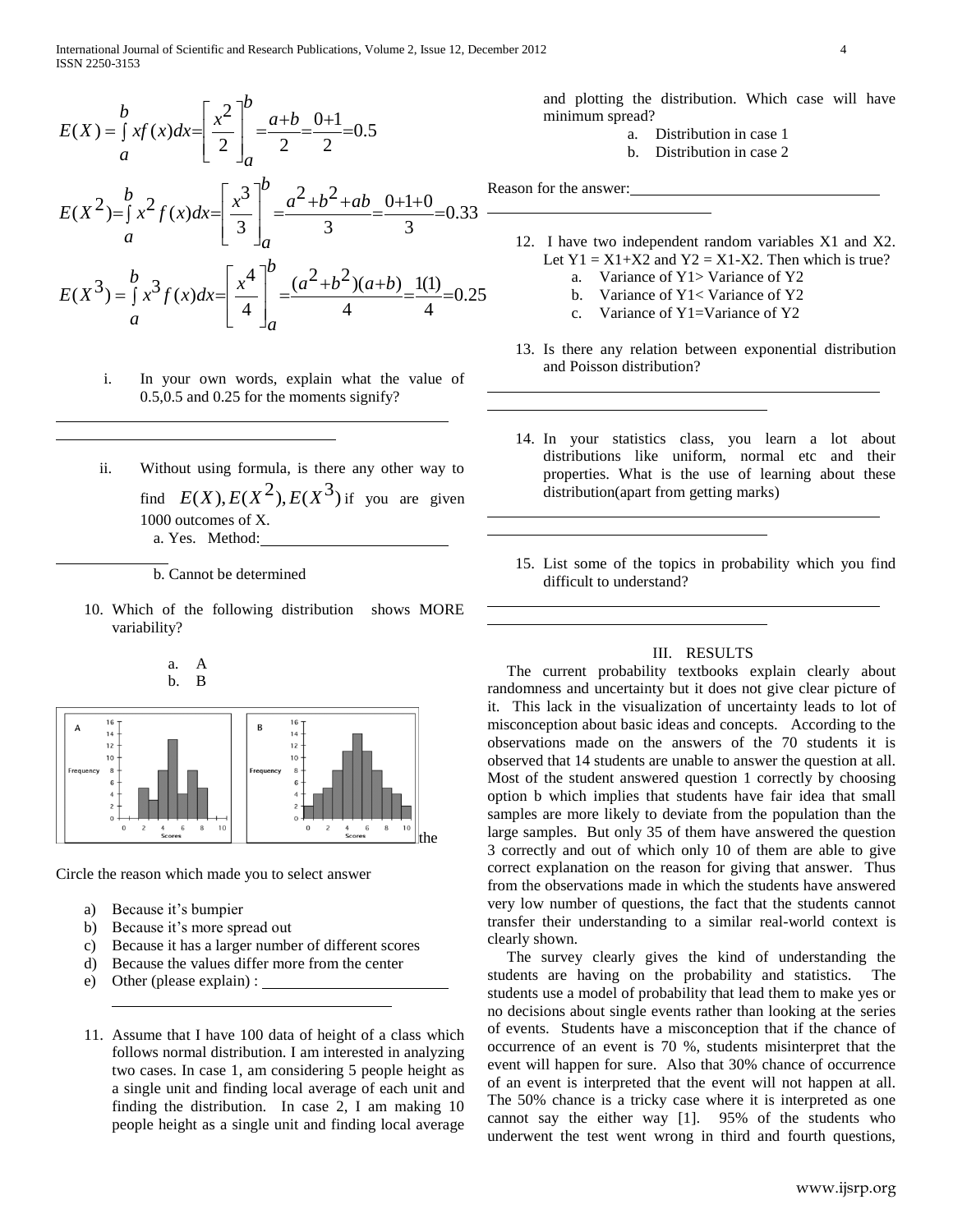which suggested that the student have biggest misconception in understanding the result obtained from probability model. The first 4 questions are designed to see if the students have clear visualization of the uncertainty situation.

The next two questions were asked to know how much students are exposed to experimental probability. The student's knowledge should get restricted to just some formulas. A lot of knowledge has to be obtained by 'doing' statistics, not by just 'knowing' statistics. .But the current education system doesn't give importance to practical lab sessions on probability. So almost everyone were clueless while answering Question 5 and 6.The first step to practice probability is to generate the random numbers the random numbers for the given distribution. This idea is very essential to carry out probability experiments using computers. The next session clearly explains how random numbers can be generated for the given distribution. Also, there may be lot of cases where the probability distribution is unknown. For that case, random numbers can be generated using cumulative distribution. In section V-C, the exponential distribution is simulated using this method and it will give the readers how to generate random numbers for any distribution.

Mean variance and higher order moments are some of the very important parameters which can characterize a distribution. The current curriculum and the examination board have trained students to compute these parameters for almost any popular distribution. But students don't have any insight of what the numerical result means. Student may have answered items correctly on a test because they know what the expected answer is, but still have incorrect ideas. Using Questions 5 and 6, we tried to access what the students have understood about these parameters.

The answers suggest that none of them have clear insight of the method to compute these parameters without aid of formula. 5 of the students have written that average of all outcomes gives  $E(X)$ . But they too don't have any clue how to calculate higher order moments. The pathetic situation is that none of the students had idea why some probability distribution like binomial ,Poisson, normal are taught to them in the curriculum. This gave a motivation to focus primarily on explaining these concepts in this paper.

 Variance is an important parameter in the concepts of the probability which gives a clear idea about how the data are spread out. Hence for analyzing any distribution in a better way the sound knowledge in this parameter is required by all the students. Question 8 and 9 aimed at finding how comfortable students are in visualizing the variance. Although most of them answered the question correctly, the reason given by them for choosing those answer is not convincing.

Question 7 and 13 were asked basically to test how much understanding they had about theoretical probability. Even though those questions were straight forward, only 4 students were able to attempt that question, which proves that students learn only by 'doing' probability. The feel of the technology can be obtained only by doing things practically in lab. Particularly

for question 7, which is also popularly known as 'birthday problem', most students choose first or second option as the answer. They think that probability of getting two persons birthday on same day for 35 people is very less. But the actual answer is option c. Its probability value is quite high. Majority of the people will think that high probability can be obtained only when no of people is more than 300. But, in reality, if n(number of people in the room) increases to even 100, probability of getting 2 person getting birthday on the same day is almost 99%. The tricky question was framed to understand the mindset of the students. Even though four of the students approached the problem correctly, they were unable to end up in exact numeric answer because of the heavy computation involved. In excel, this problem can be approached in a much simpler way and a detailed picture is provided in Section VI.

None of the students are aware of the reason why they learn distribution like Uniform, Normal was taught in the curriculum. This is really pathetic which proves that the current education scenarios haven't provided any insight to the practical problems to the student's .Towards the end of next section, this issue is addressed in detail. Also from Question 15, we got a feedback from students to get an idea about topics student find tiresome. Most of the student found it difficult to identify which distribution to use for a given problem. Also they find it difficult to deal with continuous distribution

## IV. DISCUSSION

 The study helped in understanding the area where more focus is needed. So here a small work is done that can help the students to unlearn the concepts which they have studied already by removing the misconception in the basic probability. The need for making the students to feel what randomness or uncertainty means is very important; also to make them understand that the probability is just to fit some number to uncertainty but it never leads to certainty; Probability is a prediction; Statisticians are not magicians or God.

The only way to make the students to visualize probability is by simulating the outcomes of the experiment. It could be well understood that the curriculum have made most of the students strong in theoretical probability. Majority of students possesses good understanding about Random variable, probability distribution, Analytical calculation of moments etc. But they lacked the idea of generating random numbers for a given distribution and obtaining the parameters. A simple coin tossing experiment is taken and has tried to explain basic probability concepts in a simpler way. The implementation part also includes some commonly used probability distribution and explained concepts which are not normally focused in textbooks. All the results of the experiments are presented graphically and have made interactive so as to make students learn topics with fun.

 Instead of viewing the problem in a traditional way such as giving a formal definition and formulas, the focus is given fully in making the students to familiarize themselves with the terms like Random variable, probability distribution, mean, variance and moments. There are lots of resources which are actually already giving some idea about these topics and hence this work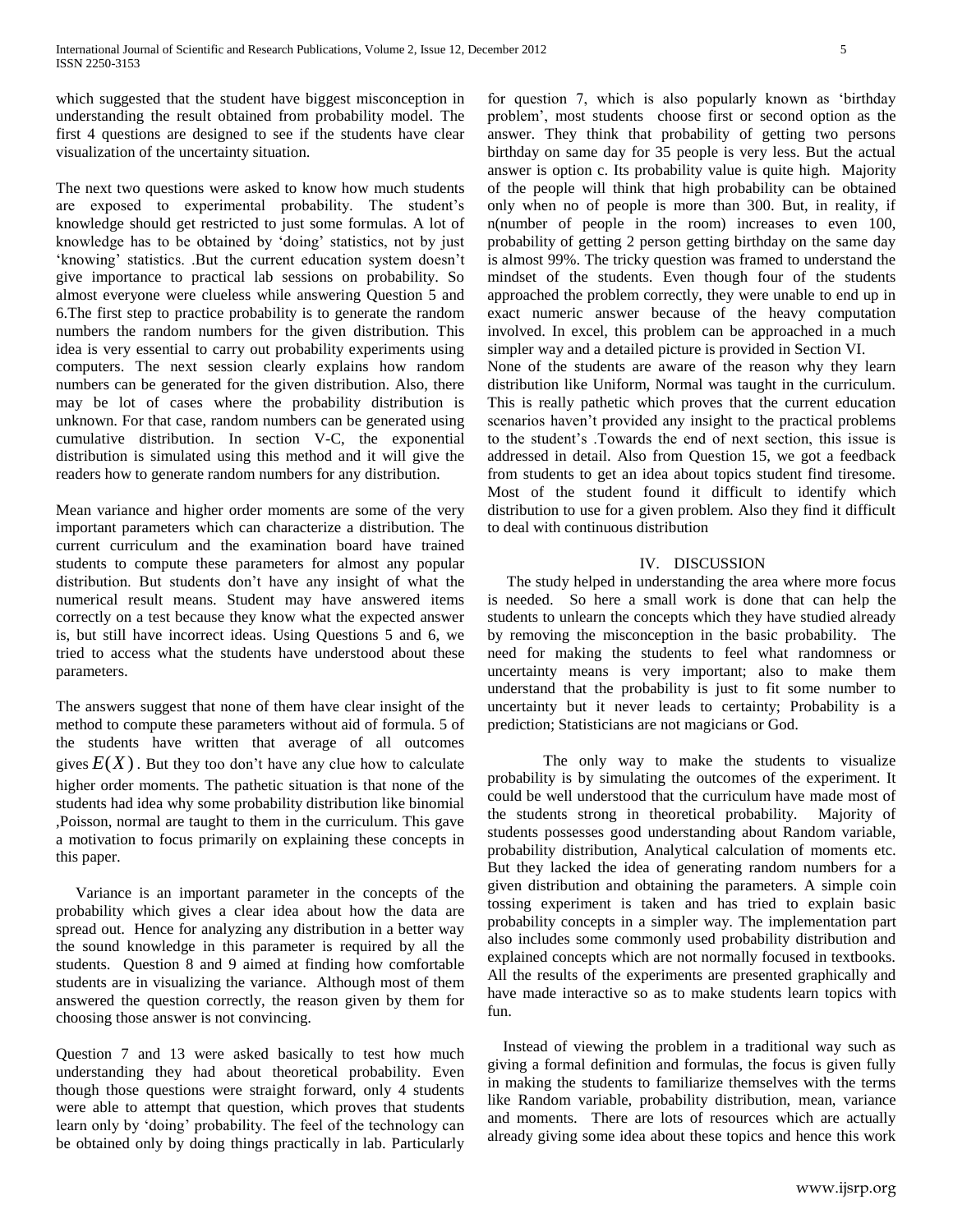will not concentrate more on the theoretical part. Also, in Excel based experiments, the process of highlighting the algorithm which is used to implement a distribution in excel is explained very well in a step by step manner; hence it is not discussed here. But towards the end of the discussion part, the link which has the excel file containing our work has been given. Even the step by step explanation are given clearly in the excel sheet itself which can help the individuals to get a clear understanding about the topics discussed.

# **V.** COIN TOSSES EXPERIMENT

Let's take an illustration on Coin toss experiment in Excel which will help the students to take a tour on all the basic parameters defining the probability of a particular event. Let us consider an unbiased coin where {H,T} be the possible outcome which constitutes the sample space, where H denotes the occurrence of Head and T denotes the occurrence of tail. Consider the occurrence of head as the favorable event. The Random variable X denotes number of heads.

Let us simulate N=2000 outcomes of coin toss experiment in Excel. In each of the simulated outcome, X can take either 0 or 1, where both the outcomes are equi-probable.

The above situation can be simulated with the aid of random number generation. The random variables are generated using the predefined function "RAND()" which will actually generate the uniform random variables between 0 and 1.Since that there is a need for generation of the values in such a way that, 50% of values generated should be 0,and the rest 50% percentage of values generated should be 1.Now, if we consider values between 0 and 0.5 (given by RAND() function) it will surely constitute 50% of the total random numbers generated. Similarly values between 0.5 and 1 form **5**0% of the values**.** This comes from the property of uniform probability distribution.

 The generation of 2000 random numbers is considered to be the first step. There is a need for generating the random numbers between 0 and 1 in such a way that to generate the numbers 0 and 1 with probabilities 0.5 and 0.5 respectively. This can be accomplished as follows:  $=\{=\text{IF}(\text{J3} \leq 0.5,0,1))\}$ , where J3 is the excel cell location having the random value.

After simulating the outcomes, the first task is to find the number of times the head has occurred. In other words, it can be said as the probability distribution of X. In Excel, the ÇOUNTIF () function actually helps in counting the number of cells in a range, that meets a given criteria. Using the formula

 $\{=\text{COUNTIF}(\$K$3: $K$2002,0)\},\$ 

it will be easier to count the number of outcomes of X which takes the value 0 can be found considering the simulated outcomes present in the range K3 and K2002. In the same manner, the number of occurrence of  $X=1$  can also be found using the formula  $\{=\text{COUNTIF } ($K$3: $K$2002,1)\}.$ 

Since we are generating outcomes with the aid of random numbers, the outcome changes each time the excel sheet is refreshed and as a result we get different set of 2000 outcomes each time. In one of such outcomes, occurrence of 0 is 1008 times and occurrence of 1 is 992 times. So the probability of X

taking value zero is obtained as 0.504(Not exactly 0.5) and probability of X taking value 1 is 0.496. A bar chat in which X axis represents the value  $X$  takes  $(0 \text{ and } 1)$  and  $Y$  axis represents their probabilities. This bar graph represents the probability distribution of X. The simulation has been made interactive with the help of scroll bar option available in Excel. Using scroll bar, the value of n can be changed, where n denote the number of outcomes. Fine tuning of n with the aid of scroll bar changes the number of random numbers simulated. In the work, n can be changed from 10 to 2000. It can be observed that when n=10, there are chance that  $X=0$  occurs just 2 or 3 times. There is less chance for equi-probable output as the value of n taken is as low as 10. This can be very well understood from the bar chart. Both the bin will have unequal height. But when we increase n, we can observe that both the bins approach to same height. So instead of giving lot of theoretical explanation, using a single bar chart, we have tried to effectively transfer the information to the students.

The next step is to give a clear physical meaning of  $E(X)$  and also the higher order moments. In general, by formula it is assumed that X takes discrete values and its higher order moments are given as

$$
E(X) = \sum_{x} x \cdot p(X=x)
$$
  
\n
$$
E(X^{2}) = \sum_{x} x^{2} \cdot p(X=x)
$$
  
\n
$$
E(X^{3}) = \sum_{x} x^{3} \cdot p(X=x)
$$
  
\nM  
\nM

The students are already familiar with these moments for a given distribution, but when they are asked to deal with a real time data they are feeling difficulty to do so without formulas which could be easily addressed in the following experiment.

Expectation of X is defined as the likely value that the random variable X can take which actually means the average of all the outcomes. So if the average of all 2000 simulated outcomes of the Random variable X, the expected value of X,  $E(X)$  can be found easily. In excel, there is an inbuilt command called AVERAGE() which can be used for the purpose. In one of the simulation sets, obtained the value of  $E(X)$  is 0.4985. Theoretically, using formula, the calculated expected value of X,  $E(X)$  will be 0.5, but in real time, one can never reach this value. When value of n is increased more, better precision which will be near to  $0.5$  can be found.

A similar way has been adopted in order to find  $E(X^2), E(X^3),$  *E etc*. In order to find  $E(X^2)$ , the value of X is squared and then the average is calculated. In this experiment, since X takes only 2 values 0 and 1 and squaring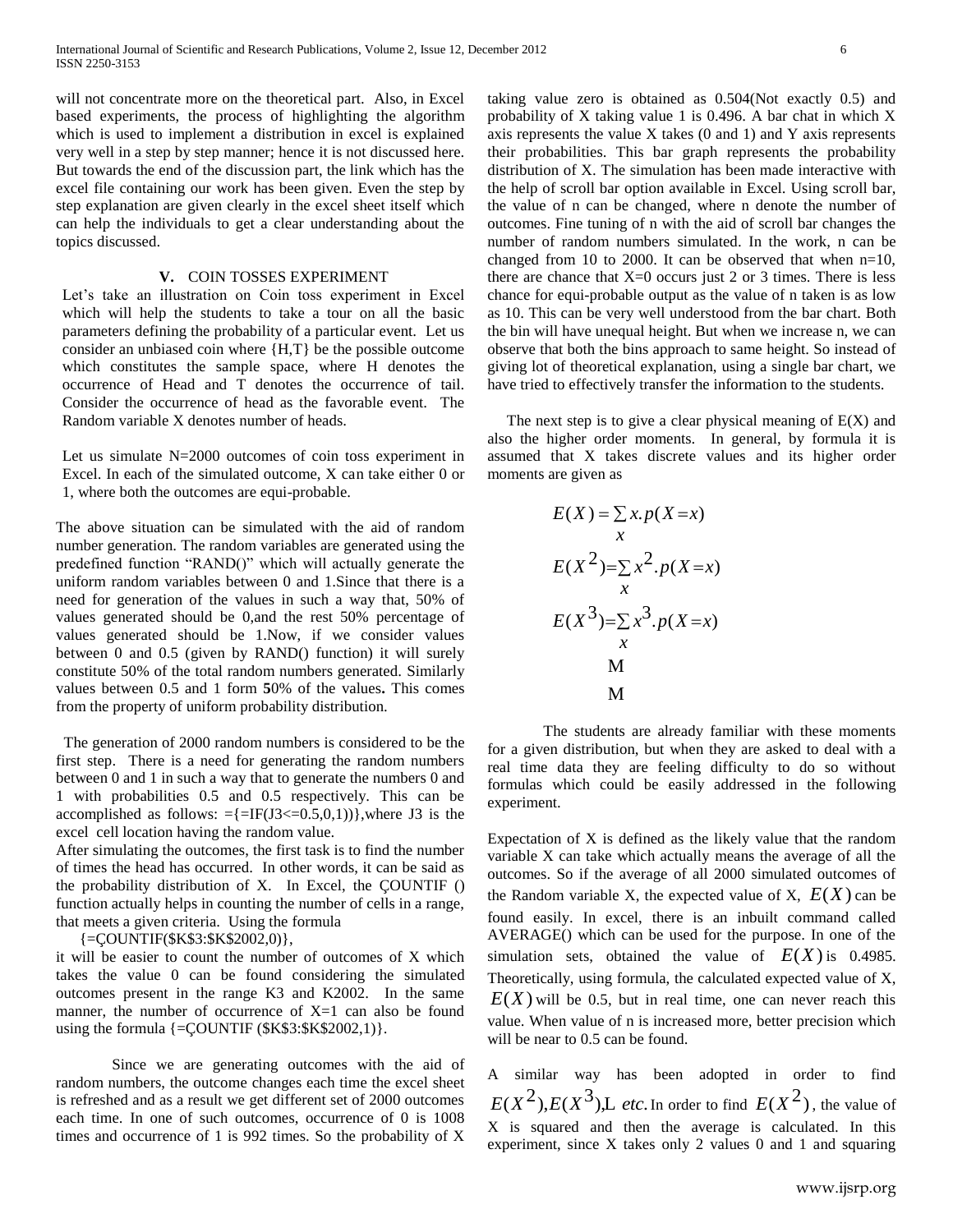them leads to same number,  $E(X^2)$  will have the same value that of  $E(X)$ . But this is not the case with other distributions and  $E(X^2)$  will have different value when compared to  $E(X)$ . A similar way need to be adopted to obtain  $E(X^3)$ . The cube of the value of X is calculated and then finds average is obtained for that. Thus one can easily give a clear insight of what these moments actually conveys in a distribution.

Readers will have a doubt what is the use of knowing how to calculate  $E(X)$  and higher order moments without formula. But this lucid understanding is the first step to apply any statistical concept in real time data. In data analysis, the first and foremost area of interest to the statisticians is where the data value is concentrated and what the spread of data values is. The formal question can be answered by calculating  $E(X)$  and the latter question can be answered by calculating variance of X say  $V(X)$ , for which the value of  $E(X^2)$  is needed. Since  $V(X) = E(X^2) - [E(X)]^2$ . In those cases, we will not have readymade probability distribution table to calculate  $E(X)$ ,  $E(X^2)$  So having the knowledge of what  $E(X)$  and  $E(X^2)$  values conveys and how to calculate them without formula is very essential in real time data analysis.

In the statistics curriculum, the students would have read about distribution like Uniform, Poisson, Normal, etc. What is the use of learning these distribution and their properties in real time? There is one more important step in real time data analysis, that is, data fitting. When the students are provided with raw data, it will difficult to analyze the data from the scratch as it is tedious and time consuming. So what is normally done is to fit the raw data into any of the known distribution. The advantage is that, since the properties of that distribution is already known, it becomes very easy for analyzing the data.

When analyzing data, in most cases, just plotting the histogram of the data doesn't help to decide which distribution has to be fitted. The higher order moments is widely used to fit a distribution to real time data. For most of the real time data, just by finding 3 higher order moments, say  $E(X), E(X^2), E(X^3)$  the data can be fitted into any of the known distribution. How the data fitting is done with the aid of moments is out of context for this paper. What the work is focusing is that given a raw data, students must build the ability to calculate  $E(X), E(X^2), E(X^3)$  without formula. Understanding this makes the student to open themselves to the various difficulties that they were facing so far and hence it is believed that this knowledge helps the student to apply statistics to at least simple problem they encounter in day today life.

In data fitting, the trial will be fully focusing on the steps to fit the unknown data to any of the known distribution. So the next

two sections are dedicated for the simulation of some common known distribution in Excel and for analyzing the parameters of the distribution which will help students to get comfortable while handling real time problems.

# VI. DISCRETE PROBABILITY DISTRIBUTION

The distribution of a random variable X which is discrete is termed as discrete probability distribution. Some of the popular discrete probability distributions taught in the curriculum are Binomial distribution, Geometric distribution, Poisson distribution. The work has concentrated more on the steps of how to simulate these distributions in Exceland plot the histogram for the same.

## A. BINOMIAL DISTRIBUTION

Binomial distribution is a kind of discrete distribution in which there will be a series of fixed number of independent trials (n) leading to only two outcomes like success and failure. In Binomial distribution, the probability of success is considered as p and the probability of failure is given as q which is equal to 1 p.

In excel implementation; there is a need to generate M number of outcomes say 2000 from binomial distribution. For every event in M outcomes the sub task is to find the number of successes for the given n number of trials. This is accomplished through *what if analysis* in excel which is generally defined as the process in which changing the values in a single cell affects the actual formula in our worksheet. Here we are considering a small sequence of trials(say 10) and based on the outcomes we are calculating the number of successes which in turn can be extended to make changes in the actual random variable sequence of M. Thus the value of X can be calculated based on the outcome of our sub-process of finding the number of success.

When  $n=10$ , X takes values from 0 to 10. The probability of occurrence of the each of the 11 discrete values of X can be obtained with the aid of ÇOUNTIF () function in excel, which was explained in detail in previous section. The bar chart of the distribution is drawn in excel. Also  $E(X)$ ,  $E(X^2)$ ,  $E(X^3)$  is computed from outcomes as explained in Section III. It can be seen that for the given n, the parameters of the binomial distribution depends on p. If p value is large, say 0.8, there is more chance of getting success in n trials and so X takes value between 7 and 10. So the probability distribution is skewed to the left. Also, since X take large values,  $E(X), E(X^2), E(X^3)$  will also have large values. On the other hand, if p has small value say 0.2, there will be lesser number of successes and so the distribution skews towards the right and also  $E(X)$ ,  $E(X^2)$ ,  $E(X^3)$  will have low values. If p is taken between 0.4 and 0.6, we get approximately symmetric Gaussian curve.

The excel sheet is simulated with binomial samples and is made so interactive that the students can change the value of p and observe the change in distribution parameters. Also using scroll bar provision, the students can change the number of outcomes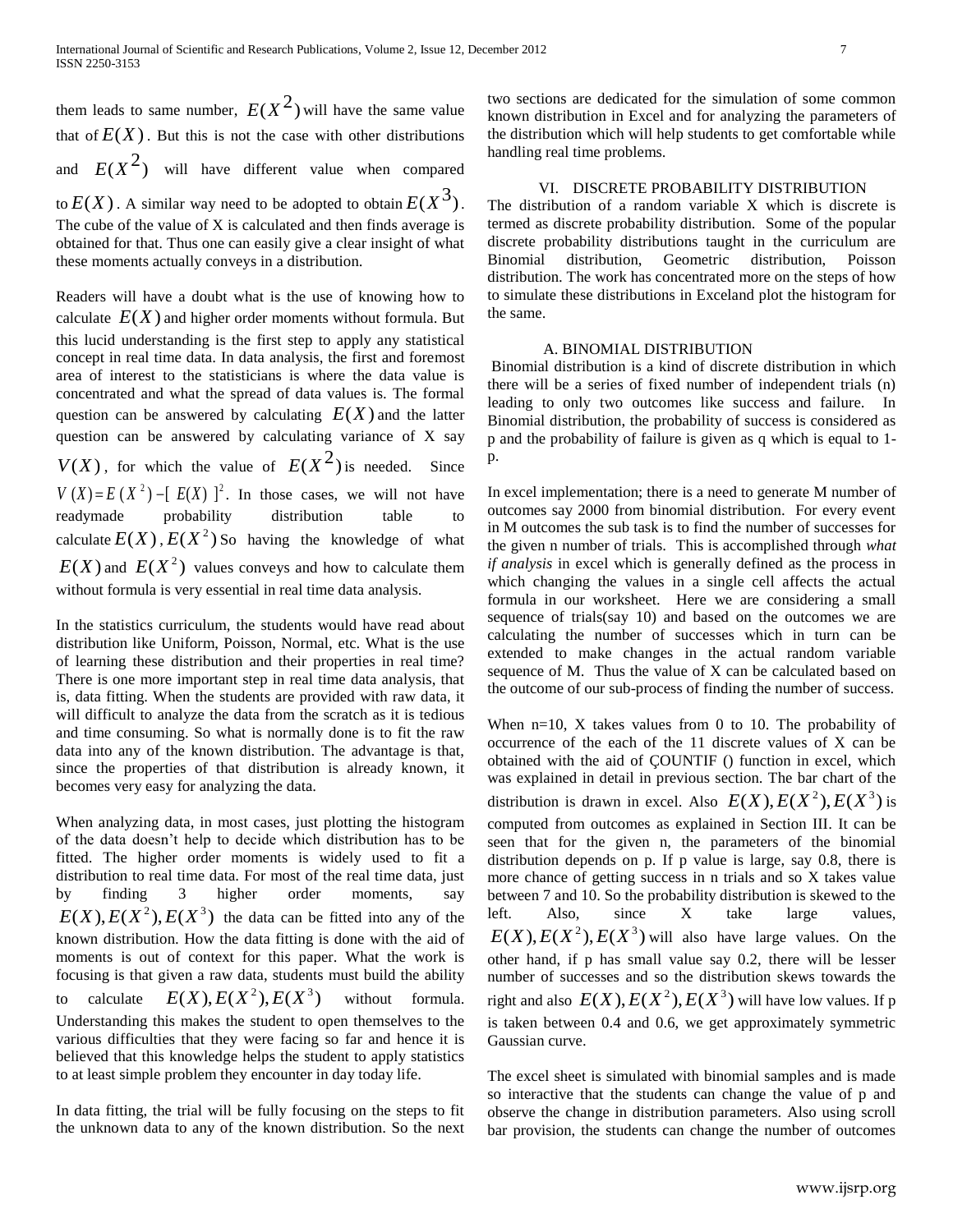(N) that is needed to be simulated. If N is small, say 10, we will not get perfect shape for the distribution but if it is increased as much as 1000 or 2000, the distribution takes any of the three mentioned shapes based on the value of p.

## B. POISSON DISTRIBUTION

The Poisson distribution is one of the discrete distributions where individual event occur at random in a given interval where the interval can be either time or space. The rate of occurrence of the event is given by the value of  $\lambda$  (lambda). The Poisson distribution is different from other kind of distributions because it does not involve a series of trials. It is unique as it models the number of occurrence in a particular interval. The random variable X is defined as the number of success in a given interval.

The Binomial distribution which is discussed in section IV-A can be said as a special case of Poisson distribution. If  $X \in B(n, p)$  and if n is very large and p is very small then X can be approximated to  $X: P_o(np)$  where  $\lambda = np$ . For example n taken as 100 and p as 0.02, then binomial distribution gets approximated to Poisson distribution. Using this idea in mind it can be extended from the previous implementation of Binomial distribution in Excel to the Poisson distribution by changing the n as large number and p with a small value.

The probability distribution table is obtained with the aid of ÇOUNTIF() command and the distribution is plotted. In Poisson distribution, since the probability of success p is very low, the distribution always is right skewed and so the distribution is always a decaying curve. How sharp is the decay is decided by the value of  $\lambda$  which is directly proportional to *n* and *p*. The distribution is plotted in excel and is made interactive where the user has provision to decide the number of outcome to be simulated (N)

### C GEOMETRIC DISTRIBUTION

In this discrete distribution we have series of independent trials and we get only two outcomes say either success or failure and we are interested in number of trials until we get our first success. If X is defined as a random variable from Geometric distribution we can denote X as  $X \in \text{Geo}(p)$  where p is the probability of success.

The distribution is generated in Excel using almost the same procedure followed for binomial distribution. There are some slight changes that need to be incorporated. In binomial distribution, the numbers of trails are fixed, say 10. But in geometric distribution the experiment has to be repeated till first success is encountered. So theoretically, for the worst case, infinite trials are required. But in Excel implementation, the trial is limited to 100. Here in the sub process, instead of counting the number of success, the numbers of trial are counted till the first success is obtained. It is not so simple to obtain the 100 trials for each simulation and hence the '*what if analysis* tool in Excel is used to address the problem. The Random variable is simulated following almost the same method used for binomial distribution.

The distribution is plotted in the bar chart. The scenario follows exactly the opposite when compared to binomial distribution. If p is large, then within less number of trials success can be achieved and so X takes small values, which makes the curve skewed towards the right. Added to that, the value of  $E(X)$ ,  $E(X^2)$ ,  $E(X^3)$  are also low. The case becomes vice versa when p is small and so we get a left skewed curve. The Excel implementation of the distribution has been made interactive like previous two distributions.

It is needed to take care in the process of choosing p in this excel simulation. Since the upper limit of number of trials is set as 100, if p is very small, we will not obtain success even after 100 trials and so there may be difficulty in finding probability distribution. In order to avoid this problem, p is taken larger than 1

 $=0.02$  such that we will be mostly able to achieve success 50

mostly within 100 trials.

# VII. CONTINUOUS DISTRIBUTION

In continuous distribution the random variable X takes continuous values. From the students feedback, it is understood that they find it difficult to understand continuous distribution. This is because probability is not defined for a particular value but a range of values. Also they find it difficult to visualize formulas owing to the fact that it involves integration. In this section we perform a detailed study of three popular continuous distributions like Uniform, Exponential and Normal distributions.

### A. UNIFORM DISTRIBUTION

The uniform distribution is also called as rectangular distribution which has constant probability throughout the given interval [a, b]. Since we have "RAND ()" function in Excel which helps in generating the uniform values from 0 to 1, and it can be modified to range from a to b byusing the formula  $\{a+(b-a)*RAND() \}.$ 

Using the above formula, the simulation of 2000 outcomes of uniform distribution can be done easily. In order to draw histogram, the number of bins that will be used in the distribution must be decided priory. In this work 10 bins are used and so the

range  $[a,b]$  is equally divided into 10 sub ranges. Using ÇOUNTIF () command, the number of values of X in each of the sub range is counted. Now the 10 bins are plotted as a histogram with range on x axis and count on Y axis. The values will be of almost same count for all the sub ranges and so it is expected approximately to get a rectangular plot.

One of the challenges students face is visualizing  $E(X)$  and higher order moments. This is primarily because of the integration term involved in the formula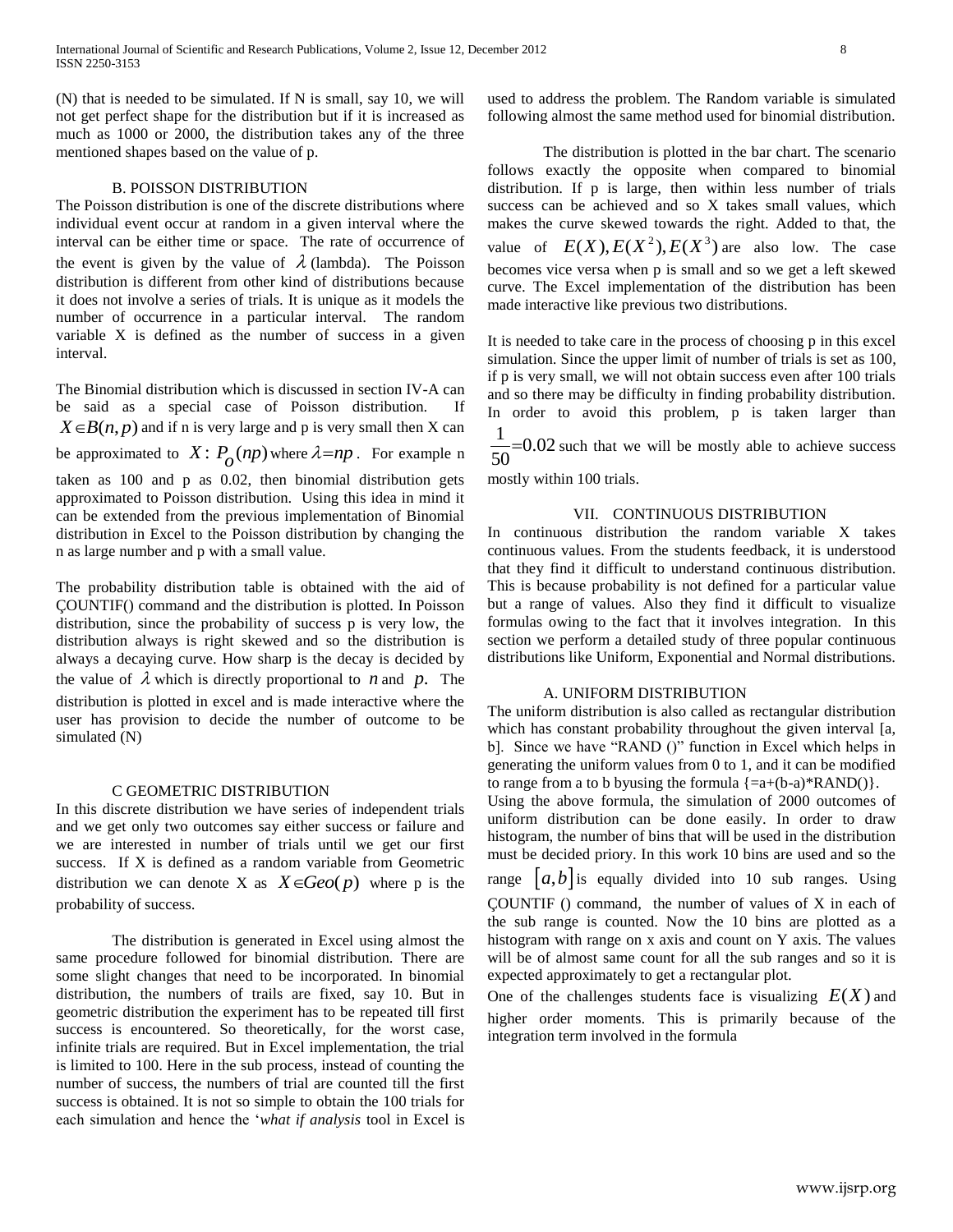International Journal of Scientific and Research Publications, Volume 2, Issue 12, December 2012 9 ISSN 2250-3153

$$
E(X) = \int x \cdot f(x) dx
$$
  
\n
$$
E(X^{2}) = \int x^{2} \cdot f(x) dx
$$
  
\n
$$
E(X^{3}) = \int x^{3} \cdot f(x) dx
$$
  
\nM

But without using formula, finding  $E(X)$  and higher order moments is same like that of discrete distribution. For example, to find  $E(X)$ , just find average of all the values of X. Initially readers will find it difficult to associate integration with summation of the outcomes of X. The students normally find it difficult to visualize integration formula than summation formula. So by this excel simulation, a better physical meaning is obtained for  $E(X)$  Similarly  $E(X^2)$  is found by squaring all

the X terms and finding the average.

The sheet has been made interactive and N can be varied from 10 to 2000. For low values of n, the curve is not smooth but as n gets increased, a smooth rectangular curve is obtained.

## B. EXPONENTIAL DISTRIBUTION

The exponential distribution is commonly called as negative exponential distribution which could also be said as a continuous analogue of geometric distribution. For a random variable X from exponential distribution, the cumulative distribution function,  $F(x)$  is given as:

$$
F(x) = 1 - e^{-\lambda x}
$$
  
\n
$$
e^{-\lambda x} = 1 - F(x)
$$
  
\n
$$
-\lambda x = \ln(1 - F(x))
$$
  
\n
$$
x = -1/\lambda \cdot \ln(1 - F(x))
$$

Since  $1-F(x)$  is a random number between 0 and 1, a simplified formula can be used as  $x = -1/\lambda \ln(F(x))$ , where, F(x) is the random number, which can be generated in excel using the RAND() function. The equation  $x = -1/\lambda \cdot ln(F(x))$  helps in

generating the random variable X.

Using the similar procedures followed in V-A, histogram is plotted for the distribution and the moments are calculated without the aid of formulas. The histogram shows that the distribution is a decaying one and the rate at which it decays is given by  $\lambda$ . The distribution has been implemented in excel and it has been made interactive. The user has the provision to change n value from 10 to 2000. Also provision has been provided to change  $\lambda$ . It can be seen that when the value of  $\lambda$  is increased, the rate of decaying prolongs and the distribution gets spread out.

There is a relationship between the Poisson distribution, which was discussed in section IV-C and the exponential distribution. If Poisson provides an approximate description of the number of occurrences per interval of time, then the exponential will provide the description of the length of time between

occurrence[9] .This relationship can be proved with an aid of an excel experiment.

The value of  $\lambda$  is fixed as 6, which means that we will encounter on an average 6 occurrence/hour. 2000 random numbers has been generated for the exponential distribution for the above value of  $\lambda$ . One set of those random numbers is pasted in a separate column. These values represent the length of time between each occurrence. By cumulating the values of the random variable, the actual occurrence time can be obtained. Now by defining Y as the number of occurrence for unit time. it can be observed that Y follows Poisson distribution. This relationship between the two distribution has been brought to the limelight.

## C. NORMAL DISTRIBUTION

Normal distribution is one of the widely known distributions. Most of the real time data fall in this distribution. The distribution is bell shaped.

 In Excel, the presence of the "NORMINV()" function will directly help to get the normal distributed random numbers if the mean and variance is specified properly. Alternatively, box Millar formula can be used to simulate the distribution [12]. But in the work, "NORMINV()" function has been used. Thus simulation of the distribution becomes straight forward and thus the study of the distribution by plotting the histogram will become much easier.

Normal distribution is one of the widely used distributions. More than 90% of the data we encounter in real life like height, weight and other continuous data comes from this distribution. To get a better picture of the spread of the distribution and how it changes due to clubbing of data, a simple experiment has been performed. 2000 random outcomes have been simulated from normal distribution with mean 170 and variance 5. Let this outcome denotes height values of 2000 students in a class. The distribution is plotted and the variance is found using VAR() function in excel. After this step, two cases are analyzed. In the first case, 5 students are considered a single unit and find local average. This can be done in excel by splitting the 2000 data present in a single column to 5 separate column, each containing 400 data and then finding average of each row. Now the distribution is plotted and its variance is obtained. Similarly, in other case the 2000 data are split into group of 10. Variance is obtained for this case too. It can be observed that the variance in the second case is less than that of first. Thus, we get a better idea of how clubbing of data influences the spread of the distribution by practically simulating the distribution in Excel.

Also, in order to make students understand how the variance changes while adding or subtracting two different data type, another experiment is performed. Two random variables, say X1 and X2 are generated from normal distribution. Here X1's mean and variance are 10 and 2 respectively and X2 have mean as 5 and variance as 3. The Random variable Y1 is calculated using the sum of X1 and X2. Similarly, Y2 is calculated with the difference between X1 and X2.It is found that Y1 and Y2 have almost same variance. These provide a clear insight that if two distributions is added or subtracted, the variance of the resulting distributions remains unaltered.